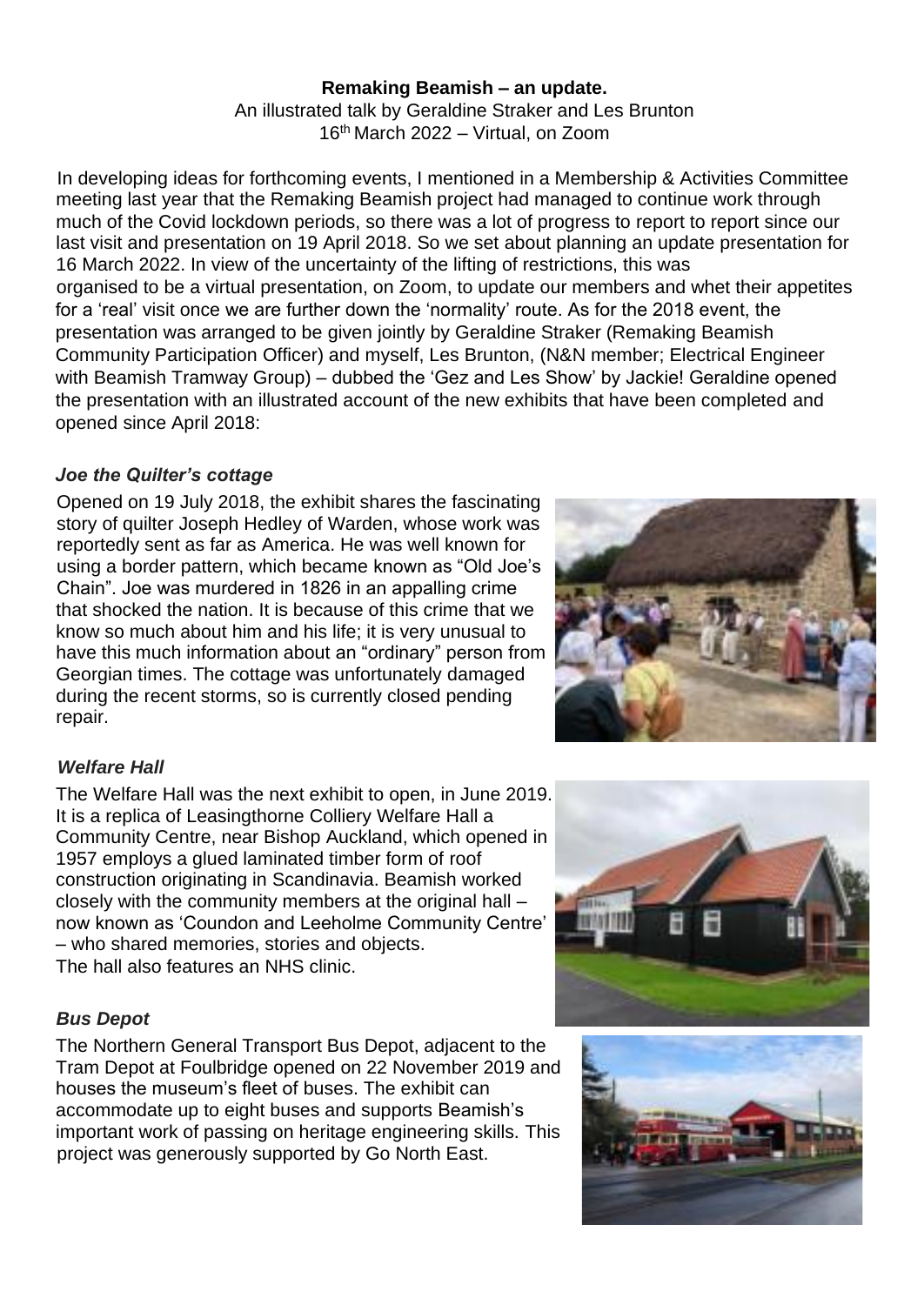Geraldine then turned to the work that managed to proceed during the challenging Covid pandemic lockdowns, thanks to continued support from Heritage Lottery Fund, namely the 1950s Terrace and Spain's Field Farm. Completion of these exhibits very recently enabled both to be opened to visitors before Easter this year:

## *1950s Terrace*

Front Street terrace features recreations of (left to right):

• **Middleton's Quality Fish and Chips** from Middleton St George, near Darlington, has been replicated to serve up this popular 1950s food. Doreen Middleton owned the shop from 1952 and the original range was donated to Beamish and was used to inspire the design of the replica the museum is using. Beamish worked with the community of Middleton St George to create a 1950s-style newspaper on specially-printed paper that is being used to wrap the fish and chips.

• **John's Café,** a recreation of the popular café from Wingate in County Durham. Visitors can enjoy an ice cream and other traditional treats



while listening to 50s tunes on the jukebox. The exhibit features original elements from John's Café, which was popular with young people in the 1950s. The café was owned by Giovanni Baptista Parisella, known locally as John, who was of Italian descent.

- A recreation of the **1950s home of North East artist Norman Cornish**, from Bishop's Close Street in Spennymoor. Norman, then a miner, and his family lived in the original house from 1953 to 1967. Norman, who passed away in 2014, had donated items from his house and his later art studio to Beamish.
- **Elizabeth's Hairdresser's** based on an end-terrace shop from Bow Street in Middlesbrough. Visitors can book an appointment at the salon on the day of their visit on a first come, first served basis.

These exhibits opened on 19 February 2022 during the start of Half Term activities. Geraldine stressed the close liaison throughout the research and construction between Beamish and these local communities, to ensure the accuracy of detail and story-telling.

# *Spain's Field Farm*

Spain's Field Farm originally stood for centuries in Eastgate, near Stanhope in Weardale. Around 1,170 tonnes of Spain's Field Farm's stone and timber were moved to the museum after the farm was kindly donated by the Jopling family to Beamish, where it has been carefully rebuilt to show life in the 1950s on the region's upland farms. The farm was officially opened three days after this talk, on Saturday 19th March, by Yvonne Forster, whose late mother Mary Forster is among generations of the Raine family who lived at Spain's Field Farm. Beamish carefully recorded the farm as it stood on its original site before taking it stone by stone and rebuilding the



beautiful farm house and outbuildings in their new setting looking down across the Beamish valley, complete with its quirky features and wonky chimney pot! The stories that Beamish is able to tell here have been shaped by the people who lived, worked and farmed at Spain's Field and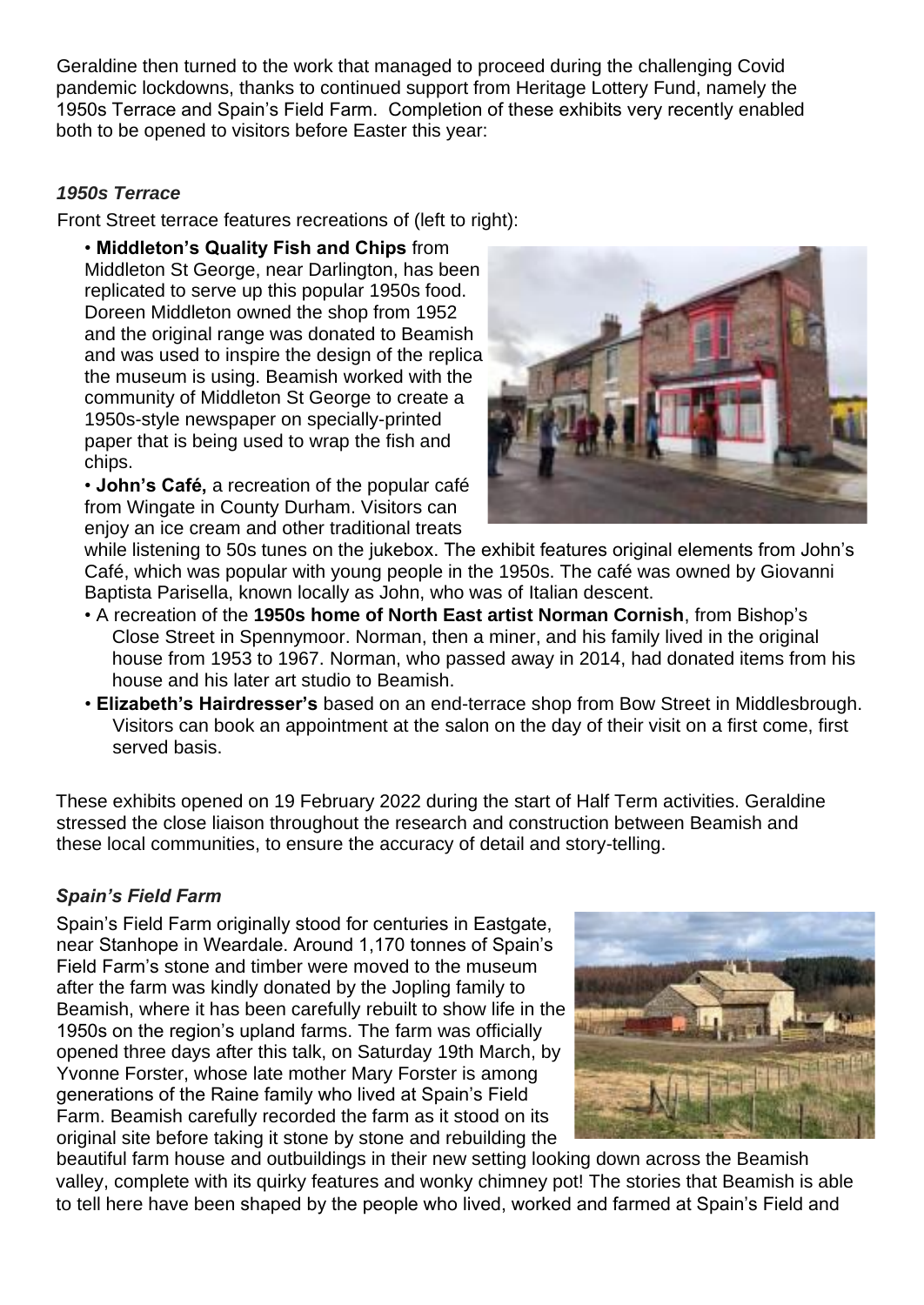the surrounding area. Geraldine explained that the last very difficult two years of Covid and Lockdowns had initiated much reflection on the content, scope, financing, resourcing and programming of Remaking Beamish, from which has emerged a flow of planned new exhibits:

## *Recreational*

This summer will see the of a number of period recreational facilities: a Playground (with much attention to Health and Safety considerations of course), Football Field (celebrating the Cup win by Bishop Auckland), a Bowls Pavilion and Green (based on a facility in Billingham), a Putting Green, followed later by Allotments behind the Front Street Terrace.

### *Police Houses and Social Housing*

Round the corner from Front Street is a pair of Police Houses and Police Office, based on Leam Lane, Gateshead, already under construction. The roof is currently being tiled. For the interior fixtures and fittings, Beamish is closely working with the NE Police History Society. Next to the Police Houses is being constructed a replica of semi-detached 'Social Housing', based after a local competition on original buildings at Red House, Sunderland.

### *Cinema and Shops and more…*

Back in Front Street, a cinema will be recreated, using materials from the Grand Cinema, Ryhope. Next to this is planned a block of 1950s shops, featuring Parrish's Toy Shop from Middlesbrough and an Electrical, Radio and TV Showroom. Elsewhere in the 1950s Town, a row of Aged Miners' Homes will be recreated, based on originals in Marsden Road, South Shields. Here, Beamish's renowned work with people living with dementia will be developed and expanded.

## *Georgian 1820s development*

Meanwhile, up near Pockerley Old Hall, the original dilapidated outbuildings are to be restored and re-purposed, to provide a Blacksmith's, Pottery, Tavern and overnight accommodation on site.

At this point Geraldine handed over to Les Brunton to cover the transport requirements for the developing areas.

# *Trolleybus route*

In presenting an update on the 20 Sept 2017 N&N talk, Les first gave a brief nostalgic overview of the Newcastle Trolleybus system, which had served the city well from 1935 to 1966. He then explained how he and a group of enthusiasts had persuaded the Corporation to save one of the locally-built trolleys for posterity, which is how Trolleybus LTN 501 ended up at Beamish in 1975. Restoration took 27 years, aided by two retired coachbuilders who had been apprentices at Northern Coachbuilders, Claremont Road, when the 30 buses in the batch were built in 1948!